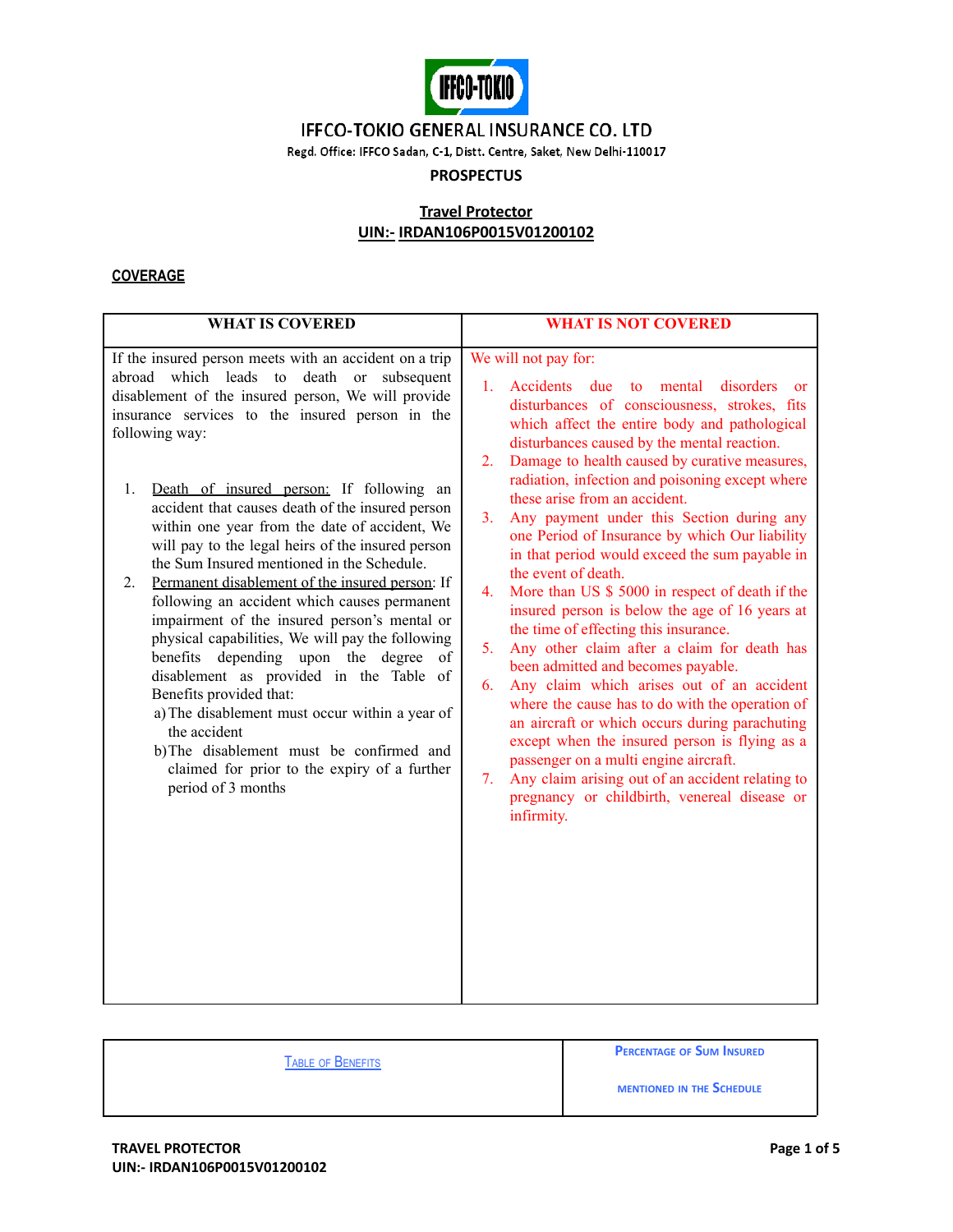

Regd. Office: IFFCO Sadan, C-1, Distt. Centre, Saket, New Delhi-110017

|    | Death                            |                                         | 100 |
|----|----------------------------------|-----------------------------------------|-----|
| 2. | Loss or Inability to function of |                                         |     |
|    | a)                               | An arm at the shoulder joint            | 70  |
|    | b)                               | An arm to a point above the elbow joint | 65  |
|    | C)                               | An arm below the elbow joint            | 60  |
|    | d)                               | A hand at the wrist                     | 55  |
|    | e)                               | A thumb                                 | 20  |
|    | f)                               | An index finger                         | 10  |
|    | g)                               | Any other finger                        | 5   |
|    | h)                               | A leg above the center of the femur     | 70  |
|    | I)                               | A leg up to a point below the femur     | 65  |
|    |                                  | A leg to a point below the knee         | 50  |
|    | k)                               | A leg up to the center of the tibia     | 45  |
|    | I)                               | A foot at the ankle                     | 40  |
|    | m)                               | A big toe                               | 5   |
|    | n)                               | Some other toe                          | 2   |
|    | $\circ)$                         | An eye                                  | 50  |
|    | p)                               | Hearing in one ear                      | 30  |
|    | q)                               | Sense of smell                          | 10  |
|    | r)                               | Sense of taste                          | 5   |

#### **SPECIAL CONDITIONS APPLYING TO THE PERSONAL ACCIDENT SECTION**

- 1. In the event of partial loss or impairment of the function of one of the above parts of the body or senses, the appropriate proportion of the percentage stated in the Table of Benefits will be considered by the Medical Team of Paramount Health Services.
- 2. If the accident impairs a number of physical or mental functions, the degree of disablement given in the Table of Benefits will be added together, but not exceeding 100% of the Sum Insured stated in the Schedule.
- 3. If the accident affects parts of the body or senses whose loss or inability to function is not dealt with above, the governing factor in such a case will be how far normal physical or mental capabilities are impaired, solely from a medical point of view as ascertained by Paramount Health Services.
- 4. If the accident affects any physical or mental function, which was already impaired beforehand, a deduction will be made equal in amount to this prior disablement.
- 5. If the insured person dies for a reason unconnected with the accident within a year of the accident or for whatever reasons after more than a year from the accident, and if a claim for disablement payment had arisen, then the payment will be made in accordance with the degree of disablement which would have been expected to exist from the findings of the last medical examination made.
- 6. In the event of permanent disablement, the insured person will be under obligation:
	- a)To have himself / herself examined by doctors appointed by Us or on Our behalf and We will pay the costs involved thereof.
	- b)To authorize doctors providing treatments or giving expert opinion, other insurers and any other authority to supply Us any information that may be required. If the obligations are not met with due to whatsoever reasons, We may be relieved of Our liability to pay.
- 7. In the event of permanent disablement, a disablement payment cannot be claimed prior to completion of the healing process or within one year of occurrence of the accident, whichever is earlier.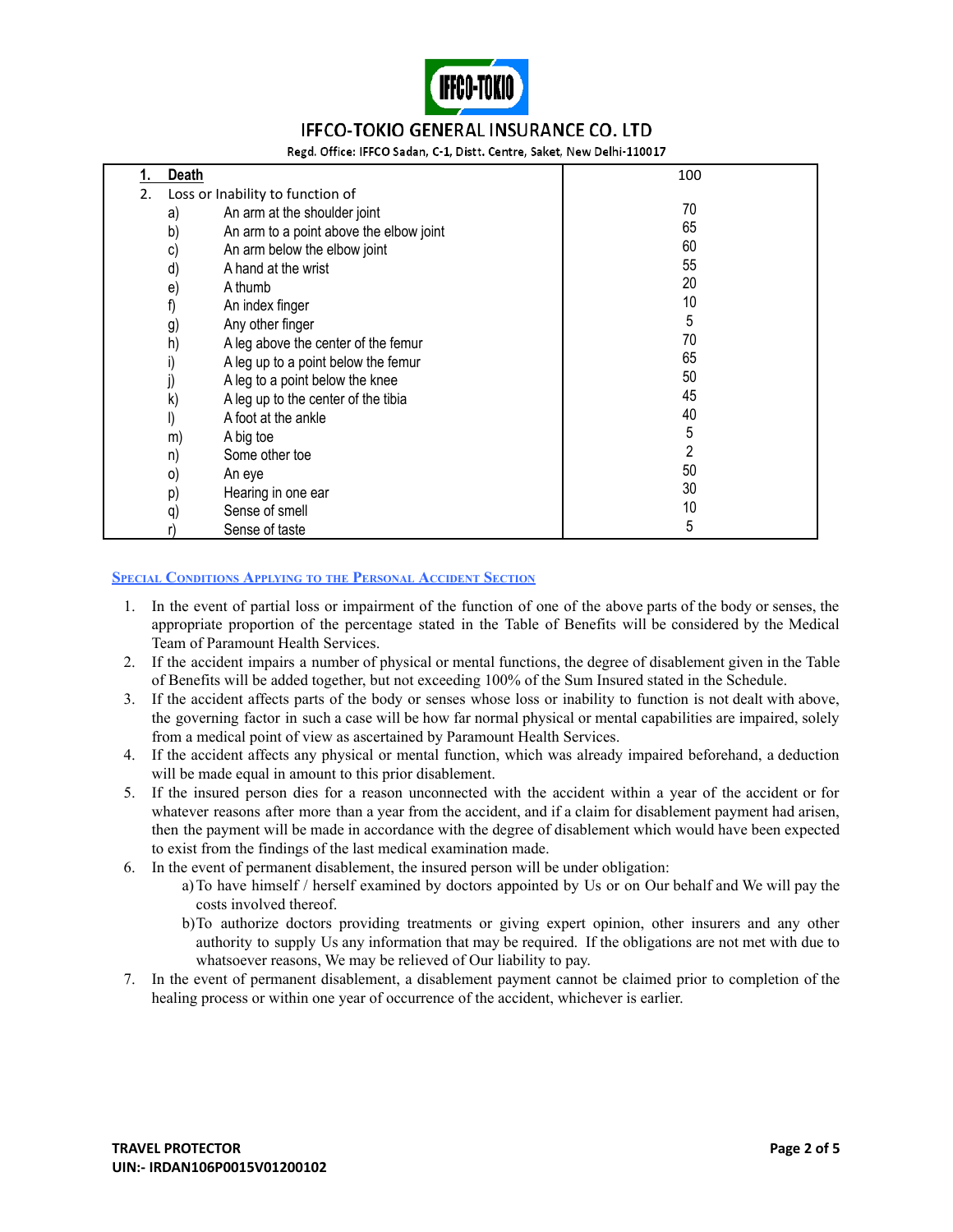

Regd. Office: IFFCO Sadan, C-1, Distt. Centre, Saket, New Delhi-110017

### **GENERAL CONDITIONS:**

- 1. **Reasonable Precaution:** You/Insured Person shall take all reasonable precautions to prevent injury or damage in order to minimize claims.
- 2. **Disclosure to information norm:** This means the Policy shall be void and all premium paid hereon shall be forfeited to us, in the event of misrepresentation, mis-description or non-disclosure of any material fact
- 3. **Free Lookup Period:** You will be allowed a period of at least 15 (fifteen) days from the date of receipt of the policy to review the terms and conditions of the policy and to return the same if not acceptable stating the reasons therein for doing so. If you have not made any claim during the free look period, then you shall be entitled to:
	- I. A refund of the premium paid less any expenses incurred by us
	- II. Where the risk has already commenced and the option of return of the policy is exercised by you, a deduction towards the proportionate risk premium for period on cover less any expenses incurred by us
	- III. Where only a part of the risk has commenced, such proportionate risk premium commensurate with the risk covered during such period less any expenses incurred by us on medical examination of the insured persons and the stamp duty charges
- 4. **Changes in Circumstances**: you must inform us, as soon as reasonably possible of any change in information you have provided to us about Insured person(s) which may affect the Insurance cover provided e.g. duty, business, occupation and obtain from us an endorsement to this effect.
- 5. **Claim Procedure and Requirements:** An event, which might become a claim under the policy, must be reported to us as soon as possible. In case of death, written notice also of death must, unless reasonable cause is shown, be given before internment/ cremation and in any case, within one calendar month after the death, and in the event of loss of sight or amputation of limbs, written notice thereof must also be given within one calendar month after such loss of sight or amputation. A written statement of the claim will be required and a claim form will be provided.

You or Your personal representative must give immediate written notice but within 14(fourteen) days of occurrence of iniury, disease.

All certificates, information and evidence from a Medical Attendant or otherwise required by us shall be furnished by you, your personal representative/assignee in the manner and form as we may prescribe. In such claims your legal representative, Nominee, beneficiary will allow OUR representative to carry out examination and ascertain details if and when we may reasonably require and in the event of death get the post-mortem examination done in respect of body of Insured Person(s). In the event of claim in respect of loss of sight and loss of speech, the Insured person(s) shall undergo at your expenses such operations or treatment as we may reasonably deem desirable.

6. **Renewal:** Renewal shall not be refused unless justified on grounds of fraud, moral hazard or misrepresentation or non‐cooperation by the insured, provided, however, that you apply for renewal and remit the requisite premium before the expiry of this policy.

#### 7. **Cancellation**

a. We may cancel the policy on grounds of fraud, moral hazard or misrepresentation or non‐cooperation by you by sending 30(thirty) days notice by registered post to your last known address. You will then be entitled to, except in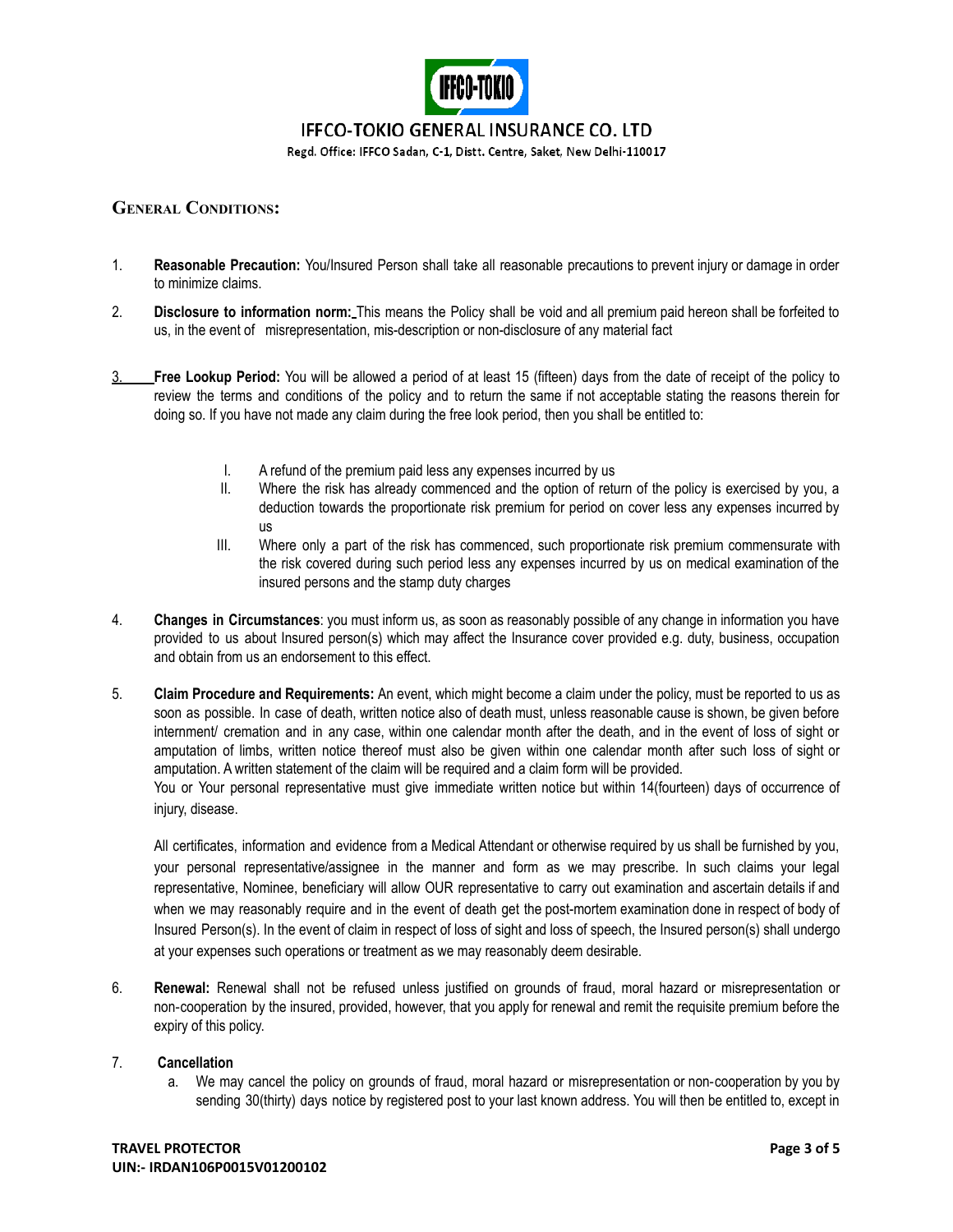

Regd. Office: IFFCO Sadan, C-1, Distt. Centre, Saket, New Delhi-110017

case of fraud or illegality on your part, a pro-rata refund of premium for unexpired period of this policy in respect of such insured person(s) in respect for whom no claim has arisen.

b. You may cancel the policy by sending written notice to us under registered post. We will then allow a refund on following scale, except for those insured person(s) for whom claim has been preferred on us under the current policy:

| Period of cover up to | Refund of annual premium rate (%) |
|-----------------------|-----------------------------------|
| $1$ (one) month       | 75% (seventy five percent)        |
| 3(three) months       | 50% (fifty percent)               |
| $6$ (six) months      | 25% (twenty five percent)         |
| Exceeding six months  | Nil                               |

### 8. **Automatic Termination of Insurance:**

The coverage for the Insured Person(s) shall automatically terminate in the case of his/ her (Insured Person) demise or exhaustion of Sum Insured. However, the cover shall continue for the remaining Insured Persons till the end of Policy Period. The other insured persons may also apply to renew the policy. In case, the other insured person is minor, the policy shall be renewed only through any one of his/her natural guardian or guardian appointed by court. All relevant particulars in respect of such person (including his/her relationship with the insured person) must be submitted to the company along with the application.

Provided no claim has been made, and termination takes place on account of death of the insured person, due to reasons apart from what stands covered under the policy, pro-rata refund of premium of the deceased insured person for the balance period of the policy will be effective.

- 9. **Arbitration:** If any dispute or difference shall arise as to the quantum to be paid under the policy (liability being otherwise admitted) such difference shall independently of all other questions be referred to the decision of the sole arbitrator to be appointed in writing by the parties to or if they cannot agree upon a single arbitrator within 30 (thirty) days of any party invoking arbitration the same shall be referred to a panel of three arbitrators, comprising of two arbitrators, one to be appointed by each of the parties to the dispute/difference and the third arbitrator to be appointed by two such arbitrators and arbitration shall be conducted under and in accordance with the provisions of the arbitration and conciliation act, 1996. It is clearly agreed and understood that no difference or dispute shall be referred to arbitration as herein before provided, if we have disputed or not accepted liability under or in respect of this policy. It is understood, however, that the insured shall have the right at all times during currency of the policy to communicate only, with the leading or issuing office in all matters pertaining to this insurance.
- 10. **Disclaimer Clause:** If we shall disclaim our liability in any claim and such claim shall not have been made subject matter of suit in a court of law within 12(twelve) months from date of disclaimer, then the claim shall for all purpose be deemed to have been abandoned and shall not thereafter be recoverable under this policy.